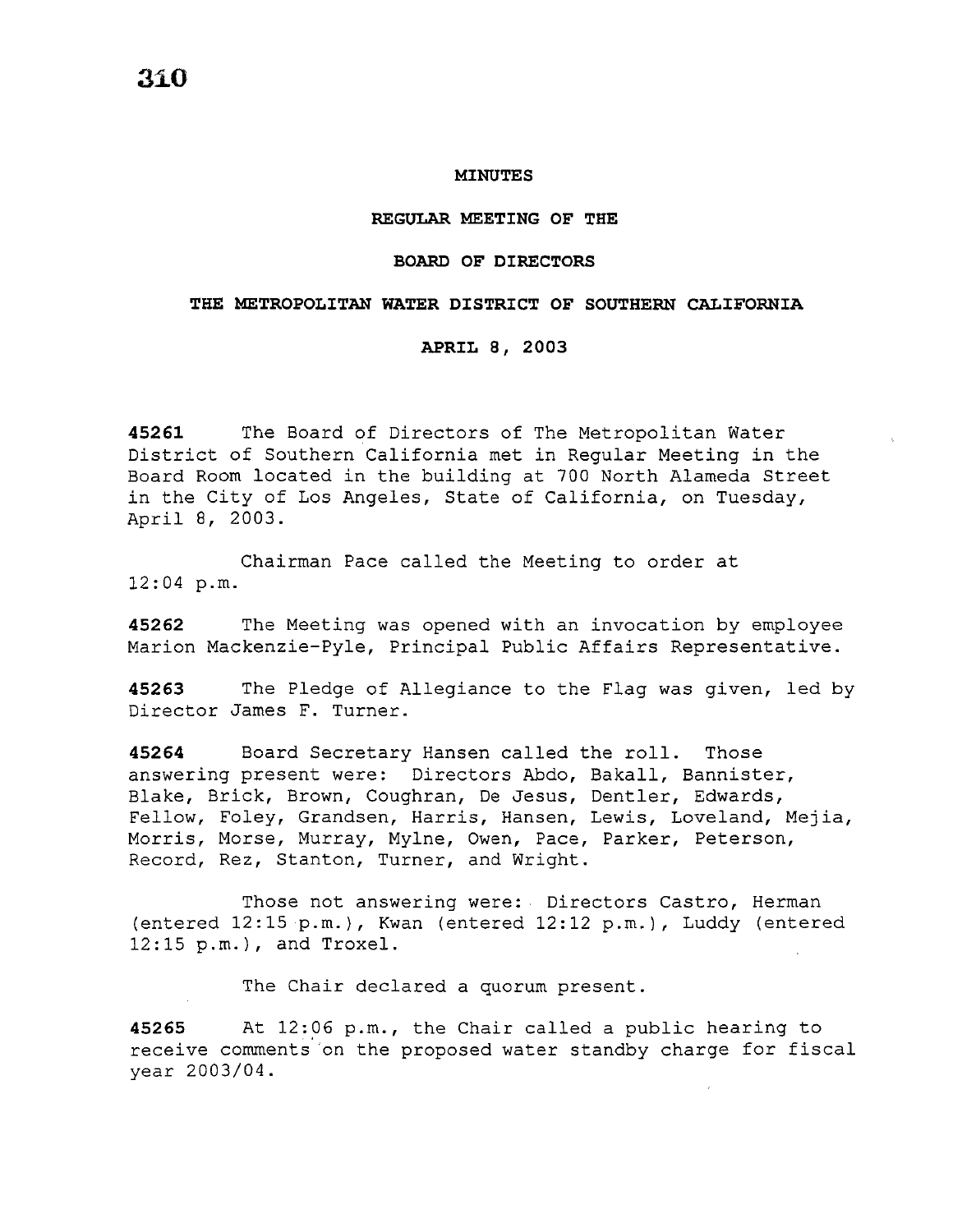Chairman Pace invited interested parties to comment on the proposed water standby charge for fiscal year 2003/04. No members of the public responded. At 12:07 p.m., the Chair declared the public hearing continued to the May 13, 2003 Board Meeting when the Board will take action on the standby charge.

**45266** At 12:07 p.m., the Chair called a public hearing to receive comments on the proposed standby charge for Calleguas Annexation No. 81 to Calleguas Municipal Water District.

No members of the public responded; and after tabulation of the ballots was completed, and with no protests filed, the Chair closed the public hearing at 12:08 p.m.

**45267** Chairman Pace invited members of the public to address the Board on matters within the Board's jurisdiction.

Comments in support of Metropolitan conducting negotiations for the disposition of the Ormond Beach property were heard from:

Alan Sanders, Western Alliance for Nature Jurgen Gramckow, Southland Sod Farm Roma Armbrust, Ormond Beach Task Force Jean Harris, Saviers Road Design Team Janet Bridgers, Earth Alert Peter Brand, Coastal Conservancy

Director Kwan took her seat at 12:12 p.m.

Adeline Yoong of the Water Replenishment District commented on Agenda Item 10-5, SB 906 authored by Senator Escutia relating to water districts. She urged the Board not to take a position on this bill.

Directors Herman and Luddy took their seats at 12:15 p.m.

**45268** There being no objection, the Chair ordered the reading of the Minutes of the Meeting of March 11, 2003, dispensed with, a copy having been mailed to each Director.

Director Blake moved, seconded by Director Stanton and carried, approving the foregoing Minutes as mailed.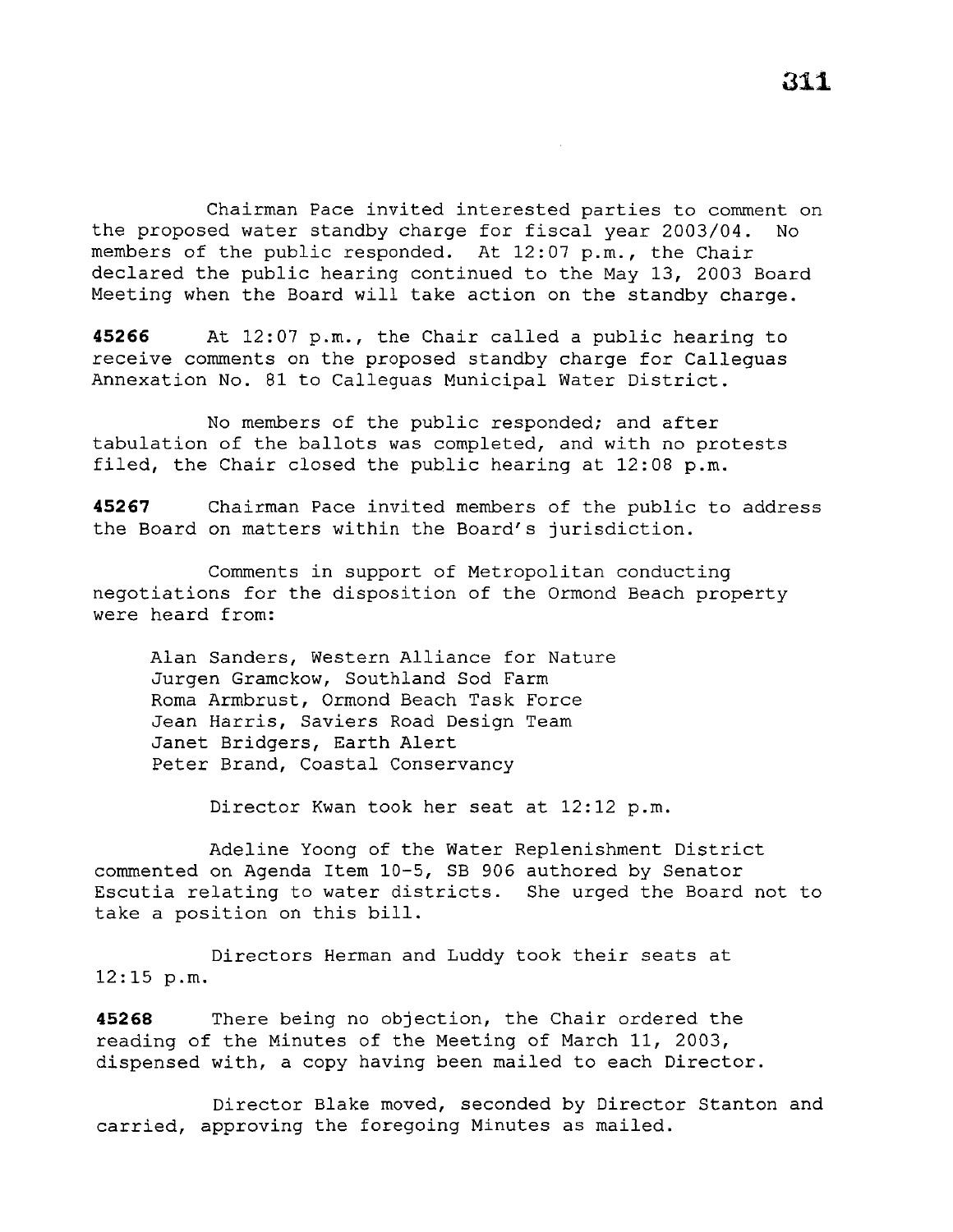**45269** The General Counsel's letter signed April 7, 2003, was presented, transmitting the credentials evidencing the appointment by the City of Compton of Kenneth M. Orduna as its representative on Metropolitan's Board for an indefinite term, replacing Regina Murph.

General Counsel Kightlinger reported the credentials had been examined and found legally sufficient.

Habte-Wold Kassa, Notary Public, administered the Oath of Office to Dr. Orduna.

The Chair ordered the credentials, together with the General Counsel's letter, received and filed.

Following an introduction by Director Morse, Director Orduna took his seat as a Director representing the City of Compton.

**45270** The Chair announced that Director Morris had returned from his leave earlier than expected and there .was no need for an authorized leave of absence.

**45271** Director Blake moved, seconded by Director Coughran and carried, authorizing preparation of Commendatory Resolutions for former Directors Marion V. Ashley and Harold W. Ball.

**45272** Chairman Pace announced there were no new committee assignments.

**45273** Chairman Pace reported that on March 25 that he, Directors Morse and Peterson, Executive Vice President Ivey, and Vice President Quinn attended a ceremony held in Chico and sponsored by the Northern California Water Association to celebrate the signing of the Sacramento Valley Phase 8 Water Management Agreement. Over 80 representatives from various Northern California water agencies and State Water Project and Central Valley Project contractors attended the event. The Agreement was developed to settle the Sacramento Valley's obligation for providing a proportion of flows to implement the 1995 Water Quality Control Plan for the Bay-Delta watershed.

Chairman Pace also reported on the trip to Washington, D.C. with several Directors, Chief Executive Officer Gastelum,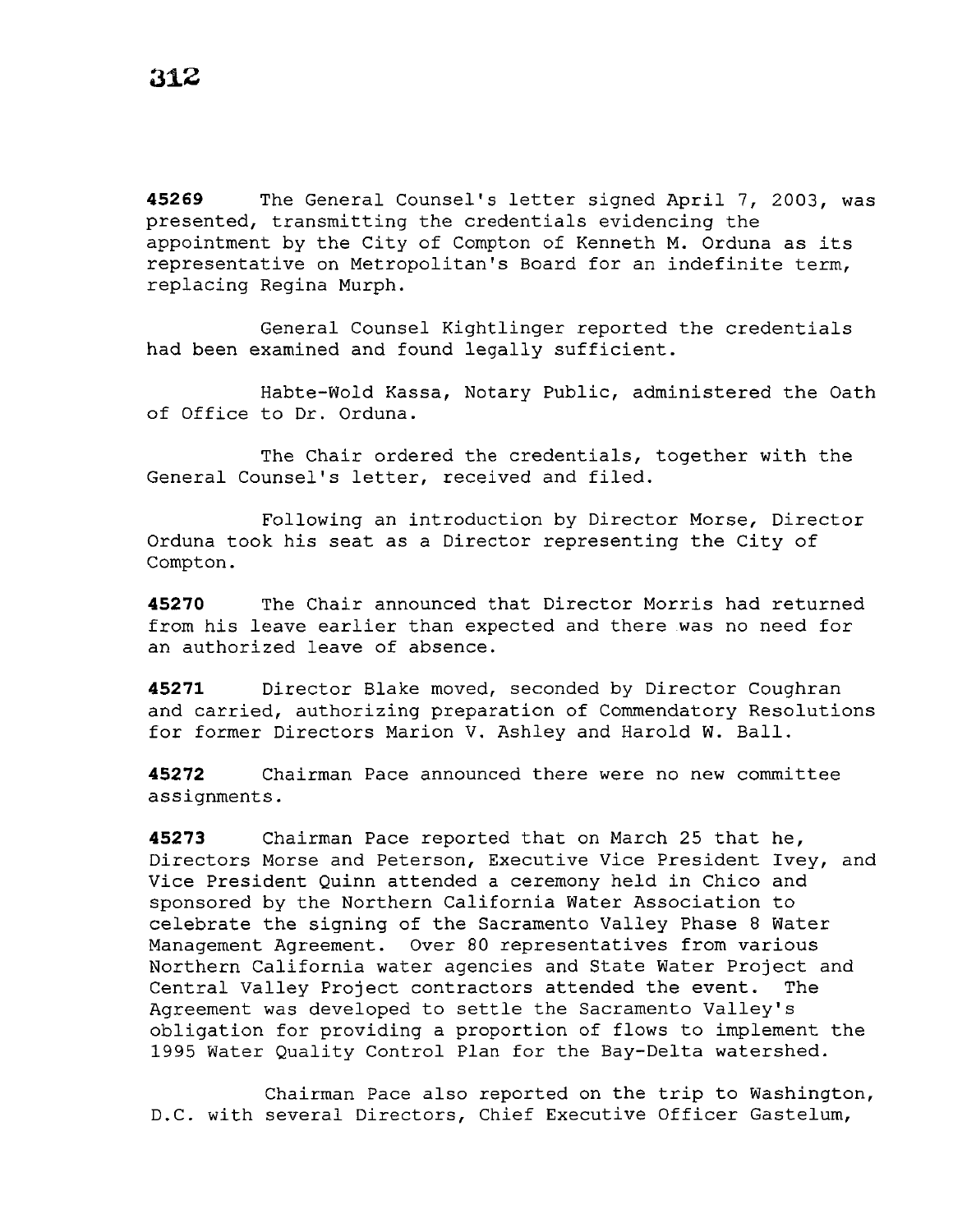and Executive Vice President Ivey on April 2 and 3 to advance Metropolitan's legislative agenda. They were successful in meeting with some key Administration officials, including the President's Intergovernmental Affairs Director and Interior Assistant Secretary Bennett Raley and his staff, to discuss Metropolitan's concerns about the Delta Pumping Facilities, the Colorado River 4.4 Plan, and the perchlorate threat in the western United States. Other meetings were also held with other legislators, to include Representatives Ken Calvert and Grace Napolitano on CALFED issues; Representative John Doolittle on a variety of issues of concern to all California water users, including the need for new storage and water project yield throughout the state; and Senator Dianne Feinstein relating to her concerns on issues in advance of her introducing a new CALFED package.

The Metropolitan delegation also attended the National Water Resources Association Municipal Caucus breakfast, which was organized by Director Mylne.

In reference to the Quantification Settlement Agreement (QSA), Chairman Pace reminded the Board that there are no complete answers at this time but he wanted to share whatever information is and becomes available so that the Board can make informed decisions when called upon. The Chair stated the QSA entails a water transfer from Imperial Irrigation District to San Diego. It further quantifies the allocation of Colorado River water to California's agricultural water users and defines the associated supply, and it provides Southern California with access to available special surplus to Colorado River water. On the other hand, it also entails costs, risks, and benefits that must be balanced in meeting our needs and those of future generations. However, the deal does not include a full Colorado River Aqueduct although some believe that it might be possible.

Chairman Pace continued by stating that last month a critical milestone was reached with the help of Governor Davis' administration. Several final steps were defined that must occur before the parties ratify a QSA and before the Board votes to accept it or not. Member agencies and other stakeholders are raising issues and questions about the specifics of the QSA as negotiated. The Chair thanked Director Grandsen for his thoughtful letter regarding the QSA, and he stated that similar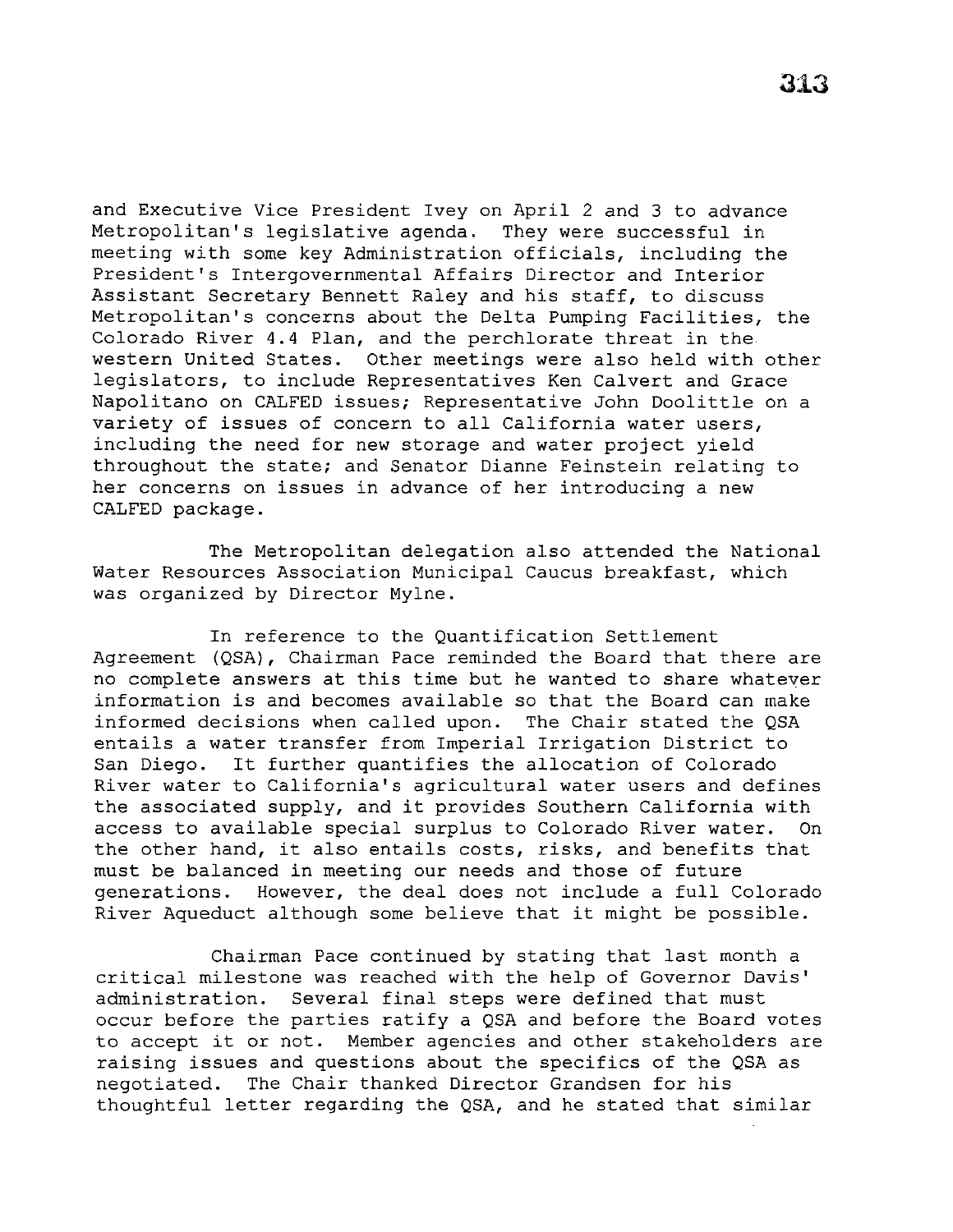letters were received from Central and West Basin Municipal Water Districts and the Inland Empire Utilities Agency.

Given the nature of negotiations, the Chair stated those specifics were not available during the previous talks, but there is now a responsibility to have informed discussions from the perspective of local issues and factors that may impact Metropolitan's customers and other governing bodies. The Chair requested that a cost analysis be developed and distributed as a result of Director Grandsen's questions. The Chair believed that each identified QSA scenario of the analysis fell within a realistic range of cost that could be absorbed within current revenues and rate setting projections. He stated that the Board's public business philosophy is a sound way of determining the best scenario given factors such as risks, balanced by added value, and benefits that provide flexibility and adaptability. The rest is up to the public, the Legislature, other water agencies, and Metropolitan's Board.

The Chair announced that there would be a series of open workshops and meetings that will consider the staff's analysis, legal issues, and the deal components as were agreed with the other parties to resolve. The first workshop is scheduled for April 22, 2003 at 2 p.m. Chairman Pace stated the ultimate question is what is the best scenario considering who pays for how much water and when? He again reminded the Board to set aside April 22 for an open and frank discussion on this matter.

**45274** Regarding the Colorado River, Bay-Delta and CALFED matters, and the summary of District activities, Chief Executive Officer Gastelum referred to his activity report for March, dated April 3, 2003, which was distributed earlier.

Regarding the QSA, Chief Executive Officer Gastelum stated that it would be staff's intention to invite the San Diego County Water Authority representatives and any other member agencies that would like to participate in the workshop. He referred to his memo distributed to the Board and to the response letter from Chairman Pace to Director Grandsen, which will be the subject of the upcoming workshop. Mr. Gastelum requested Chief Financial Officer Thomas to briefly characterize the cost analysis.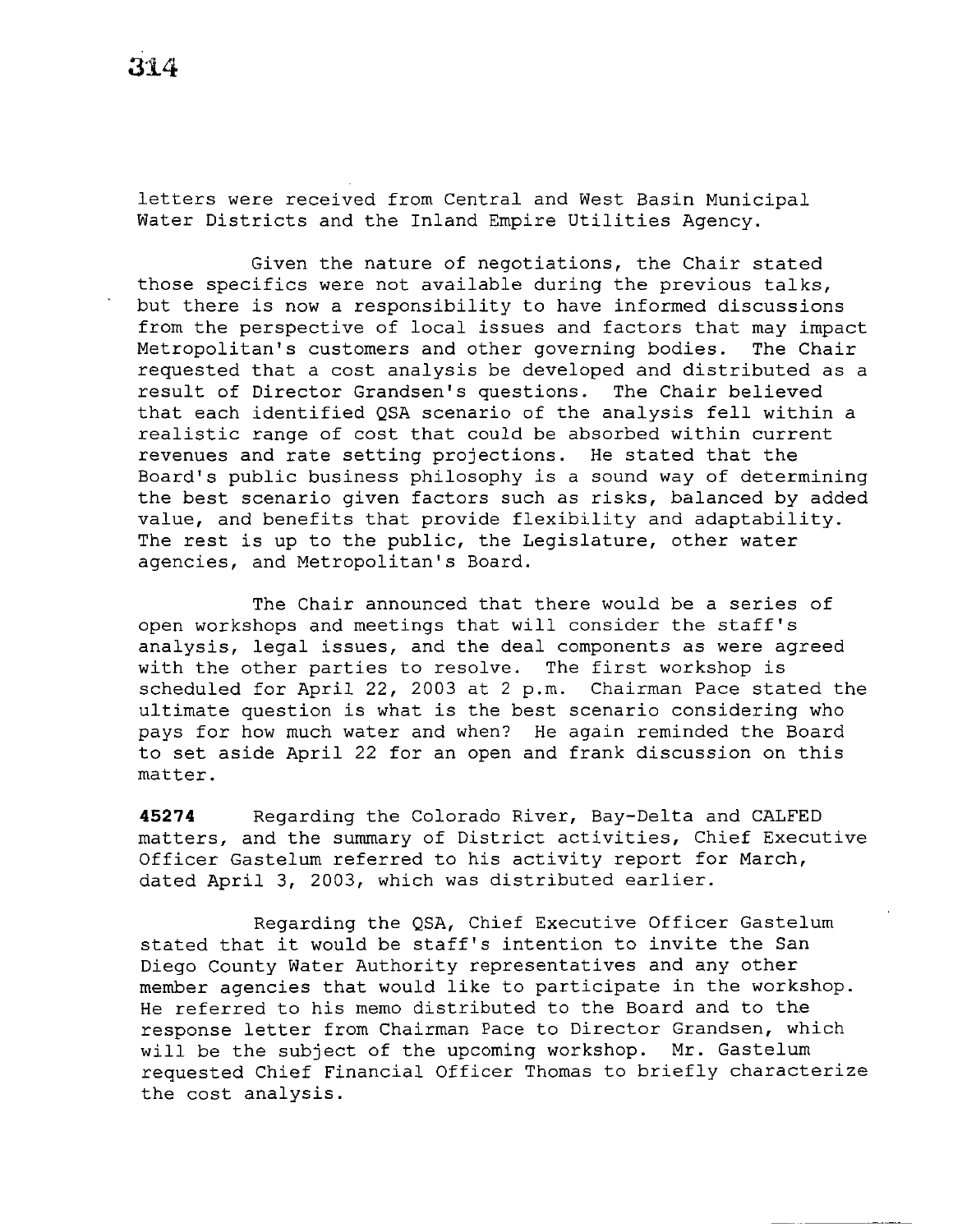Chief Financial Officer Thomas presented a report on the QSA. This information was developed in response to a request from Calleguas Municipal Water District regarding the cost of the QSA. Different analyses were presented with the first scenario looking at the costs and fiscal impact if the QSA were to move forward. The costs are estimated to be about \$1 billion through 2016, and would result in an increase of rates to Metropolitan's customers of \$20 to \$22 an acre-foot in 2016. The total cost is projected to be between \$4 billion to \$4.9 billion over the 45-year life of the transfer, with a rate increase in the mid-\$30s by 2025. Another scenario involved the cost if there were no QSA, and Metropolitan was obliged to obtain supplies elsewhere. The cost through 2016 would be about \$1.1 billion, and the cost per acre-foot would be a few dollars higher. However, the total cost for the same 45-year period would be lower. Under a third scenario, the QSA would be executed with a guarantee of full deliveries of a Colorado River surplus. This is estimated to cost \$860 million through 2016. One conclusion is that because of the hydrologic risks on the Colorado River and other risks, Metropolitan will need to be making investments in other supply sources whether or not the QSA goes forward, simply to ensure that there is an adequate long-term supply of water. Metropolitan will be holding a workshop on April 22 in order to have an open and frank discussion about the benefits, costs, and risks of the QSA and without a QSA.

Chief Executive Officer Gastelum then introduced David Ned Smith, Interim Chief Operating Officer, who has had 33 years' experience in the utility industry.

**45275** Regarding Legal Department activities, General Counsel Kightlinger referred to his activity report for February, dated March 31, 2003, which was distributed earlier.

*Defenders of Wildlife v. Norton, U.S. Department of Interior is a* case where environmentalists have sued asserting that the Endangered Species Act (ESA) requires consultation with the Fish and Wildlife Service for water deliveries for endangered species in Mexico, and therefore the ESA has application outside the United States and Interior could be directed to release more water than is required under our treaty with Mexico. General Counsel Kightlinger reported that this case has been under submission with the court well over 1-1/2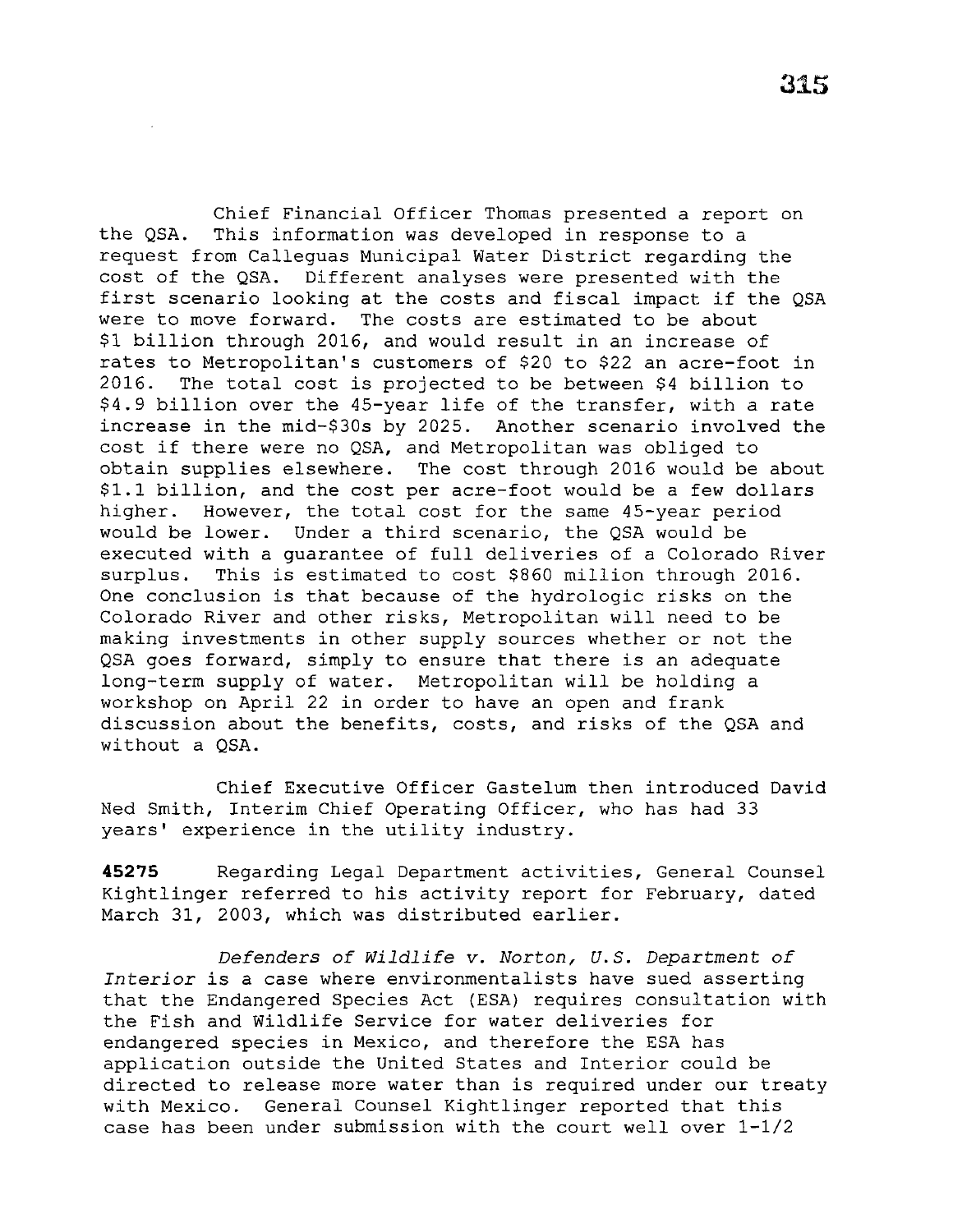years, and the court has finally released its opinion determining that the ESA did not require Interior to do that consultation and did not require further deliveries of water to Mexico. The Legal Department will be monitoring this case to see whether there will be an appeal from that opinion.

In the *Imperial Irrigation District v. United States, et al.* lawsuit, General Counsel Kightlinger reported that the court granted IID's motion for a preliminary injunction blocking the Interior Department's 2003 water order, and requested that all parties brief the court as to remedies for this matter. Metropolitan, Coachella, the United States, and IID have all filed papers commenting on two proposed remedies. One question is should the United States conduct an inquiry into IID's use of water, or should an inquiry of IID's use of water be directed to the State Board or elsewhere? IID has suggested that it go to the State Board and start an entirely new process. The United States said it should remain with the Secretary of the Interior to finish the process.

General Counsel Kightlinger reported another significant ruling came down in *Laub v. Davis* and *Regional Council of Rural Counties v. State of California.* Those cases challenged the Programmatic EIR for the CALFED Bay-Delta Program. Metropolitan, along with the State Water Contractors and other water users, intervened *in* those cases. The court granted a summary judgment on behalf of the state of California and Metropolitan *in* intervention. It essentially upheld the Programmatic EIR and removes the cloud that has been over the CALFED process since those suits were filed.

General Counsel Kightlinger also highlighted other matters that became known since his report was distributed. Cadiz Inc. has filed a notice of claim that was received yesterday. The notice of claim is a prerequisite to filing a legal action against public agencies. The Board will be briefed on this matter at future meetings. Mr. Kightlinger announced the passing of Mike Remy, a longtime specialist and expert on CEQA matters, and who has represented Metropolitan on CEQA affairs in the last decade.

**45276** General Auditor Riss gave a summary report of the Audit Department's activities for the month of March. He stated two traditional reports were issued on the Inland Feeder Program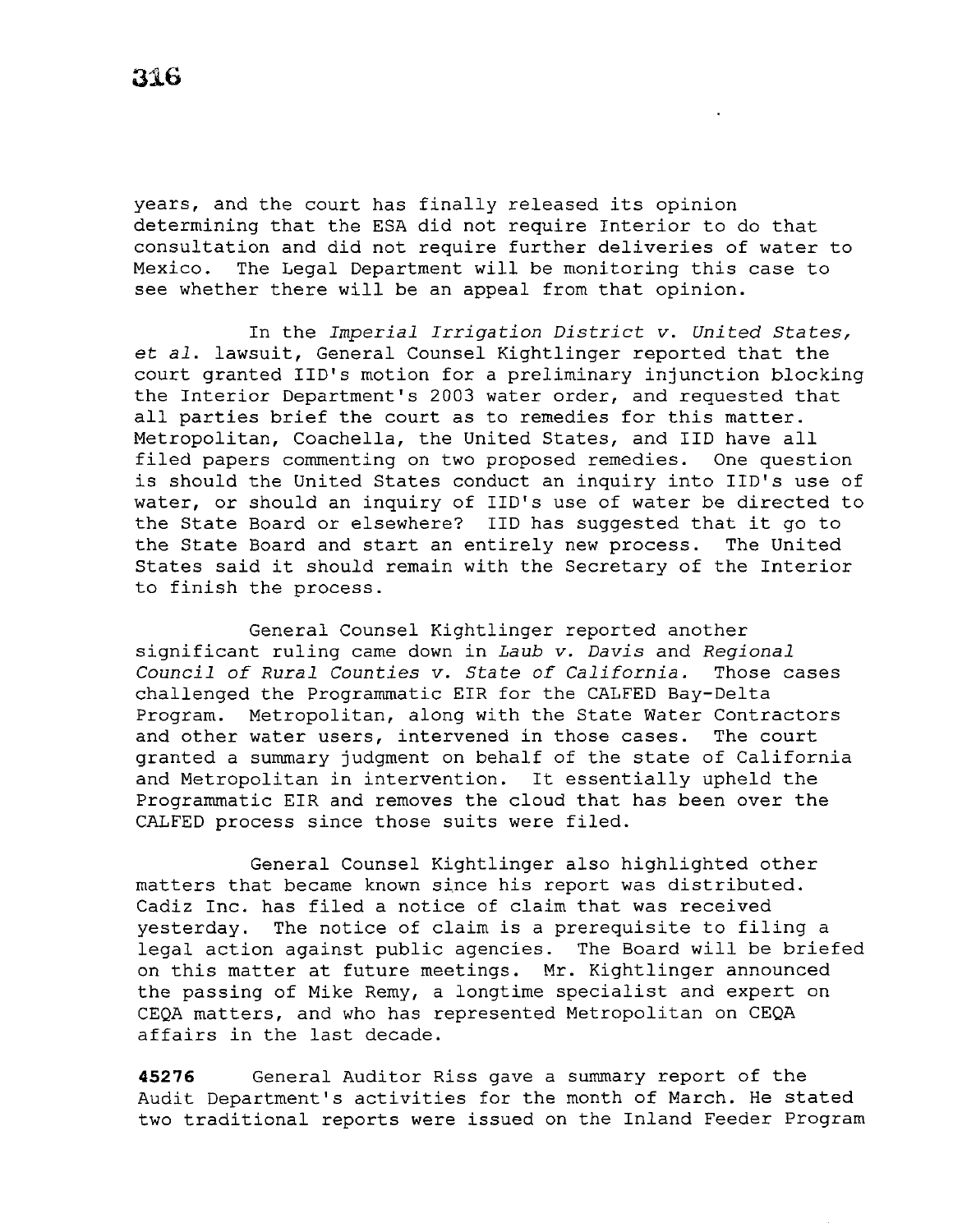Consulting Agreements and a Review of Project Initiation and Request for Proposal. Risk assessment reports were issued on the Windows 2000 Implementation--SDLC Review, the Enterprisewide Physical and Cyber Security Improvements--Interim Review, and the PeopleSoft 8.3 Upgrade--SDLC Review, all with low current exposures.

**45277** Ethics Officer Anderson reported that she processed all the annual statement of economic interest for Directors and designated staff. As a result, some employees inquired as to whether they had any potential conflicts of interest due to their capacity in the organization. Those were the contact calls to which she responded. Ms. Anderson commented on the news article on ethics attached to her monthly report that she produced for the California Special Districts Association. It gave the association a beginning overview of how ethics applied to government organizations and special districts.

Director Mylne requested that statistical information with more details be included in her report regarding requests for information or complaints.

**45278** The reports of the Standing Committees are as follows:

Chairman Pace reported that at the Executive Committee meeting on March 25, the committee approved Agenda Items 8-6 and 8-8. The proposed items for April's Board and committee agenda items were discussed and approved. The committee heard reports from Chief Executive Officer Gastelum, General Counsel Kightlinger, and Vice President of Colorado River Resources Underwood on the issues pertaining to recent meetings and litigation surrounding the QSA. Vice President of Water Transfers and Exchanges Man gave a presentation on Metropolitan's water supplies that outlined Metropolitan's blueprint for water reliability and implementation of a comprehensive plan to secure reliable water supplies. Director Herman reported that the Special Committee on Water Education reviewed several proposed changes to the Administrative Code sections on Directors' inspection trips and recommended some changes.

Asset, Real Estate and Infrastructure Policy Committee Chair Peterson reported the committee unanimously approved Agenda Items  $8-3$ ,  $8-4$ , and  $8-5$ . The committee approved an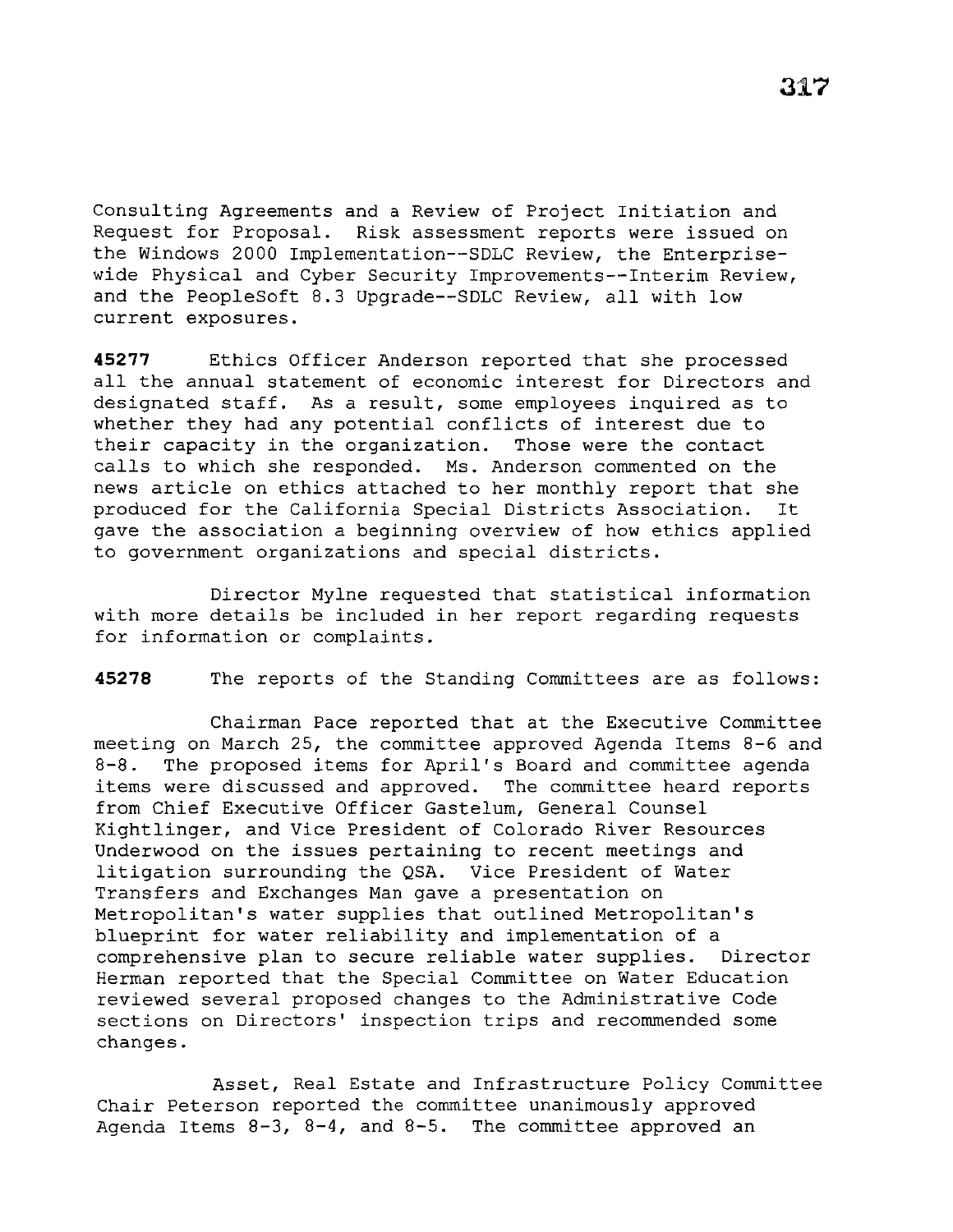amended motion to authorize conducting negotiations for the disposition of the Ormond Beach property. The committee heard reports on the Enterprise Geographic Information System and the recreation management options at the Diamond Valley Lake East Marina.

Budget, Finance and Investment Committee Vice Chairman Blake reported the committee unanimously approved Agenda Item 9-1 and requested it be placed on the Consent Calendar. The committee heard a presentation on the Water System Operations' proposed budget.

Communications, Outreach and Legislation Committee Chair Loveland reported the committee approved Agenda Item 9-4 and requested that it be added to the Consent Calendar. The committee also discussed informational Agenda Item 10-5 relating to Senate Bill 906, which would limit charges that Central and West Basin Municipal Water Districts could impose when selling<br>supplies to the Water Replenishment District. The committee supplies to the Water Replenishment District. voted to take action on SB 906 and opposed it. Agenda Item 9-5, Senate Bill 21, which sets guidelines for implementation of Proposition 50, was deferred. The committee heard reports on the following: the legislative activities from Washington and Sacramento; a medical outreach program that aims to reach agreements by August with health care providers to distribute general water quality information at medical centers and doctors' offices; and the conservation outreach program.

Engineering and Operations Committee Chairman De Jesus reported the committee approved Agenda Items 8-1 and 8-2. Agenda Item 8-11 was also approved with a change to the program costs as shown on page 1 in the third paragraph of the board letter, as follows: "This conjunctive use program will have a total cost of approximately \$29.8 million (instead of \$29.2 million). In addition, Metropolitan will fund ... and an estimated \$6.8 million (instead of \$6.2 million) towards the Yorba Linda Feeder bypass Project." The increased cost is to cover raising the capacity of the pipeline. The committee heard oral reports on the Pump Plant Benchmarking Study, the Mills ozone start-up, and the Mills Oxidation Retrofit Project.

Legal, Claims and Personnel Committee Chairman Morse reported the committee unanimously approved Agenda Items 9-6, 9-7, and 9-9 and requested Items 9-6 and 9-7 be moved to the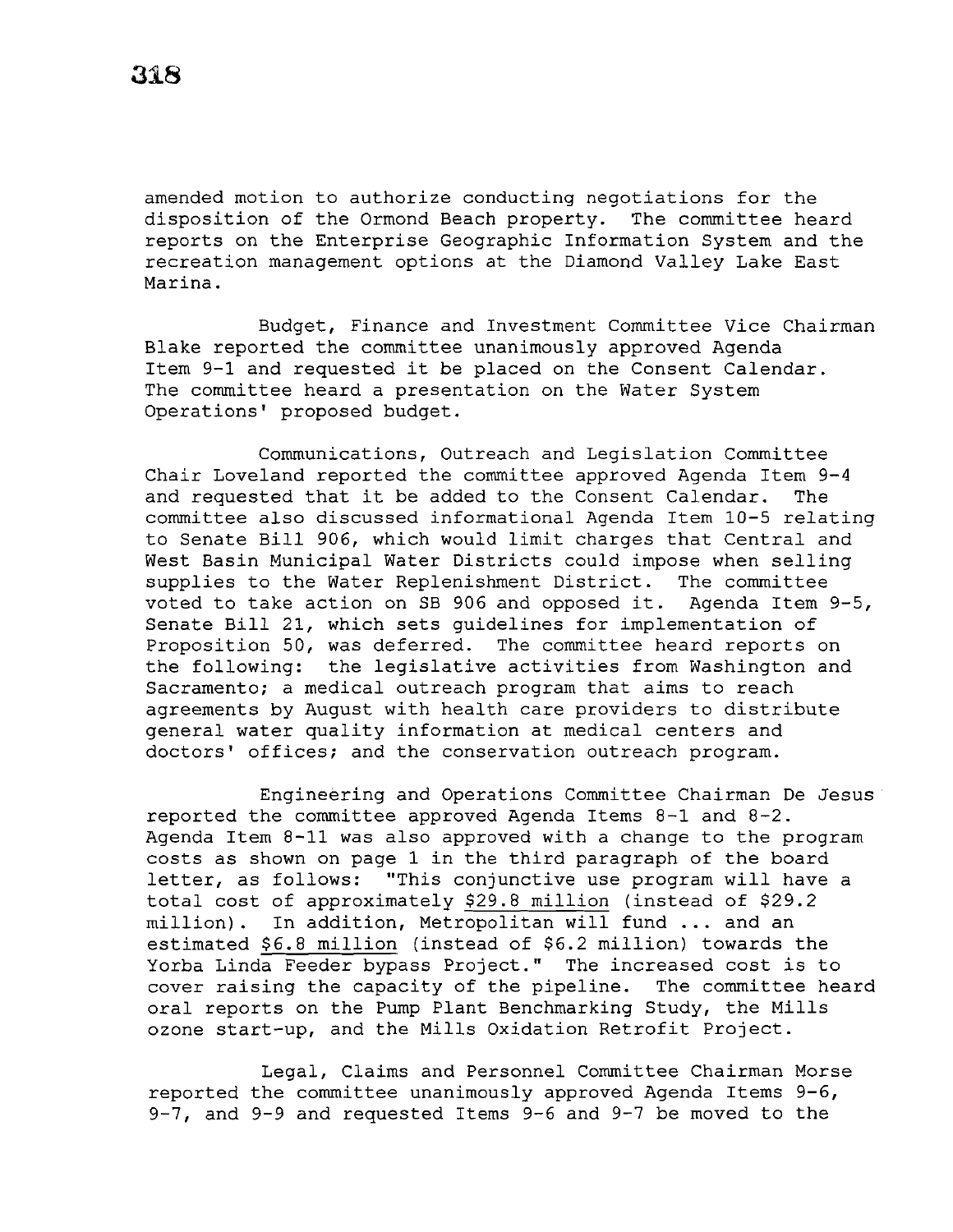Consent Calendar. The committee received updates on the QSA process and the April 1, 2003 decision in the coordinated CALFED cases. In closed session, the committee heard a report on *Imperial Irrigation District v. United States of America,* et *al.*  No action was taken on this item.

Water Planning, Quality and Resources Committee Chairman Owen reported the committee approved Agenda Item 8-11 with the changes made and approved by the Engineering and Operations Committee. The committee also approved Agenda Item 9-3. Reports were given on Bay-Delta and State Water Project matters, the formation of a joint powers authority for State Water Project operations, groundwater conjunctive use, the Innovative Supply Program, and the recent desalination technical workshop.

**45279** Chairman Pace announced that Dr. Dean Perkins, executive director of Association of State and Territorial Dental Directors, has selected Director Peterson to receive its merit award for his leadership in fluoridation at Metropolitan Water District, and Director Peterson will be receiving this award on April 30, 2003.

Director Blake moved, seconded by Director Coughran and carried, and the Board approved the Consent Calendar Items, **M.I. 45280** through **M.I. 45290,** as follows:

**45280** Adopted the California Environmental Quality Act (CEQA) determination for all projects listed in the letter signed by the Chief Executive Officer on March 17, 2003, and appropriated (a) \$368,015 for all work to reimburse the Vista Del Verde project developer for Metropolitan's share of the pipeline protection costs; and (b) \$475,000 for all work to relocate the natural gas pipeline for the Diemer plant northwest hill grading, under Appropriation No. 15227, No. 6, from the Construction Funds.

Director Mejia requested to be recorded as abstaining.

**45281** Adopted the CEQA determination and authorized Appropriation No. 15407 in the amount of \$776,000 from the Construction Funds to finance costs for design, fabrication and installation of a steel pipe section in the Box Springs Feeder,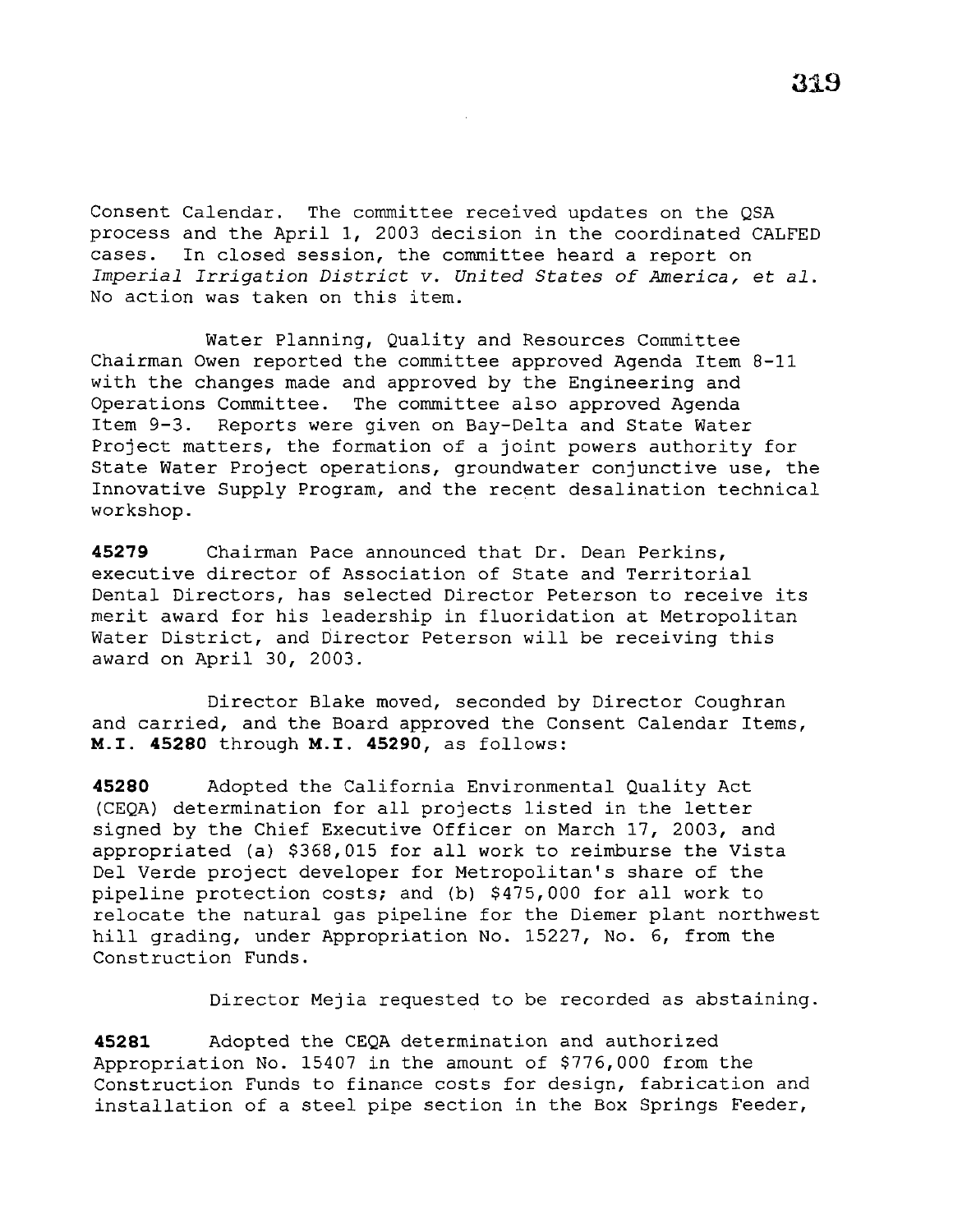Ğ.

as set forth in the letter signed by the Chief Executive Officer on March 26, 2003.

**45282** Adopted the CEQA determination and (a) appropriated \$239,500 (Appropriation No. 15401, No. 4, from the Construction Funds), for the preliminary design of Phase II facilities at the Diamond Valley Lake East Marina; and (b) authorized amending an existing agreement for design services with Moffatt & Nichol Engineers in an amount not to exceed \$1.049 million, as set forth in the letter signed by the Chief Executive Officer on March 24, 2003.

**45283** Adopted the CEQA determination and appropriated \$189,000 (Appropriation No. 15334, No. 10, from the Construction Funds) to fund landscaping design services with Mia Lehrer Associates for the Diamond Valley East Recreation Program's Planning Area No. 1, as set forth in the letter signed by the Chief Executive Officer on March 26, 2003.

**45284** Adopted the CEQA determination and (a) granted conditional approval for the 74th Fringe Area Annexation concurrently to Eastern Municipal Water District and Metropolitan, conditioned upon receipt in full of annexation fee of \$58,664.60 to Metropolitan, if completed by December 31, 2003, or if completed later, at the then current annexation charge rate, and compliance with those terms and conditions fixed upon final request for approval pursuant to Administrative Code Section 3100 et seq.; (b) approved Eastern's proposed Plan for Implementing Water Use Efficiency Guidelines; and (c) adopted the resolution of intention **(Reso1ution 8843)** to impose water standby charge within the proposed annexation territory, substantially *in* the form of Attachment 3 to the letter signed by the Chief Executive Officer on March 17, 2003, *said* resolution entitled:

# **RESOLUTION OF THE BOARD OF DIRECTORS OF THE METROPOLITAN WATER DISTRICT OF SOUTHERN CALIFORNIA GIVING NOTICE OF INTENTION TO IMPOSE WATER STANDBY CHARGES CONTINGENT UPON ANNEXATION**

Director Record requested to be recorded as abstaining.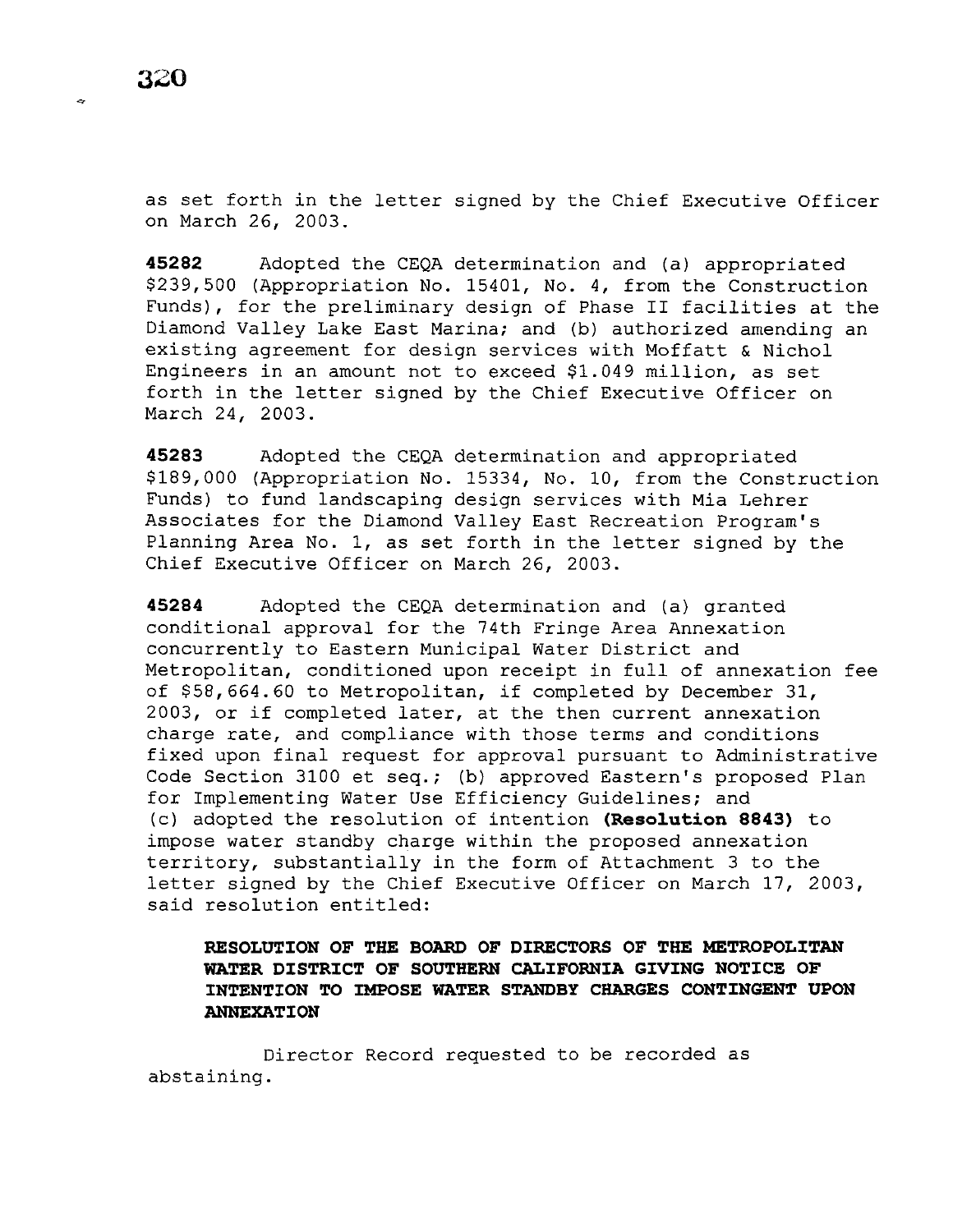**45285** Adopted the CEQA determination and approved the proposed amendment to Division VI, Chapter 4 of the Administrative Code to establish authority for the Ethics Officer, as set forth in Attachment 2 to the letter signed by the Ethics Officer on March 19, 2003.

**45286** Adopted the CEQA determination and authorized (a) the Chief Executive Officer to enter into an agreement, in form approved by the General Counsel, based on the Program Term Sheet set forth in Attachment 1 to the letter signed by the Chief Executive Officer on March 17, 2003, for Orange County Basin Groundwater Conjunctive Use Program with Municipal Water District of Orange County and Orange County Water District; and (b) \$580,000 in budgeted funds (Appropriation No. 15379, No. 2, from the Construction Funds) for final design and all work in advance of award of a competitively bid contract for the Yorba Linda Feeder Bypass Project at the Robert B. Diemer Filtration Plant, and approved the authority to enter into a consultant agreement not to exceed \$750,000. (Note: A correction was made to Board Letter 8-11 with a change to the program costs as shown on page 1 in the third paragraph of the board letter, as follows: ''This conjunctive use program will have a total cost of approximately \$29.8 million (instead of \$29.2 million). In addition, Metropolitan will fund ... and an estimated \$6.8 million (instead of \$6.2 million) towards the Yorba Linda Feeder Bypass Project.'' The increased cost is to cover raising the capacity of the pipeline.

Directors Bakall, Bannister, and Foley requested to be recorded as abstaining.

**45287** Adopted the CEQA determination and approved the "percentage savings methodology with adjustment factors" alternative as detailed in Attachment 1 to the letter signed by the Chief Executive Officer on March 24, 2003, to be Metropolitan's bond refunding guidelines.

**45288** Adopted the CEQA determination and expressed support, if amended, for AB 83 (Corbett and Firebaugh), the consumer right to know legislation for bottled and vended water, as set forth in the letter signed by the Chief Executive Officer on April 3, 2003.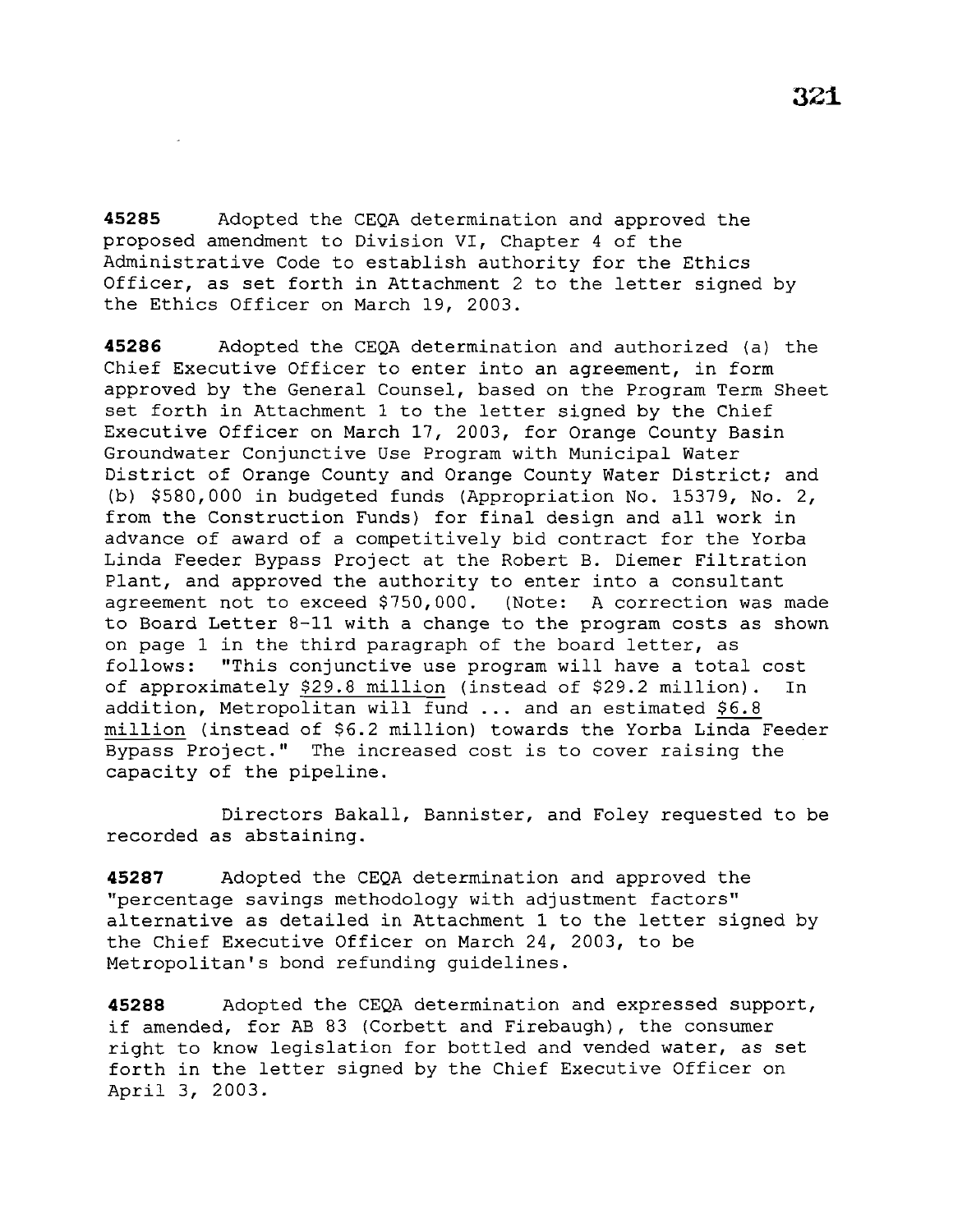**45289** Adopted the CEQA determination and authorized amendment to the contract with Bergman & Dacey, Inc., for legal services to defend Metropolitan in *Naylor,* et *al. v. Metropolitan,* LACSC Case No. BC 288114, as set forth *in* the confidential letter signed by the General Counsel on March 28, 2003.

**45290** Adopted the CEQA determination and authorized amendment to the contract with Liebert Cassidy Whitmore for legal services to defend Metropolitan in *Kuan v. Metropolitan,*  LACSC Case No. BC 272702, as set forth *in* the confidential letter signed by the General Counsel on March 28, 2003.

**45291** Chairman Pace announced no action was taken on Agenda Item 9-8, the trial of Inland Feeder Pipeline eminent domain action, *The Metropolitan Water District of Southern California v. Campus Crusade for Christ, Inc.,* San Bernardino Superior Court Case No. SCV35498.

Directors Lewis and Loveland withdrew from the Meeting at 1:35 p.m.

**45292** Director Edwards stated that Metropolitan had put out a Request for Proposals (RFP) on Pipeline 6 and the company who responded but did not qualify as the winner of that particular RFP now turns up in the pool for our recreation program at Diamond Valley Lake. Director Edwards asked if Metropolitan was skirting the concept as set forth by the Legislature on RFPs and if it does not violate the law.

General Counsel Kightlinger responded that this particular contract was for professional services and *is* not governed by statutory public bidding requirements. Metropolitan's Administrative Code addresses professional services and contracts over \$25,000, and there is discretion within for the Chief Executive Officer. It specifically exempts professional services above \$25,000 from going out to public bidding requirements. When it does, there has been a practice<br>to require a RFP or RFO generally, informal or formal. The Code to require a RFP or RFQ generally, informal or formal. does not require the Chief Executive Officer or the General Counsel to put out a RFP for professional services. There *is* no specific process required. Some RFPs are of a nature where Metropolitan will get a certain pool of applicants, and it *is*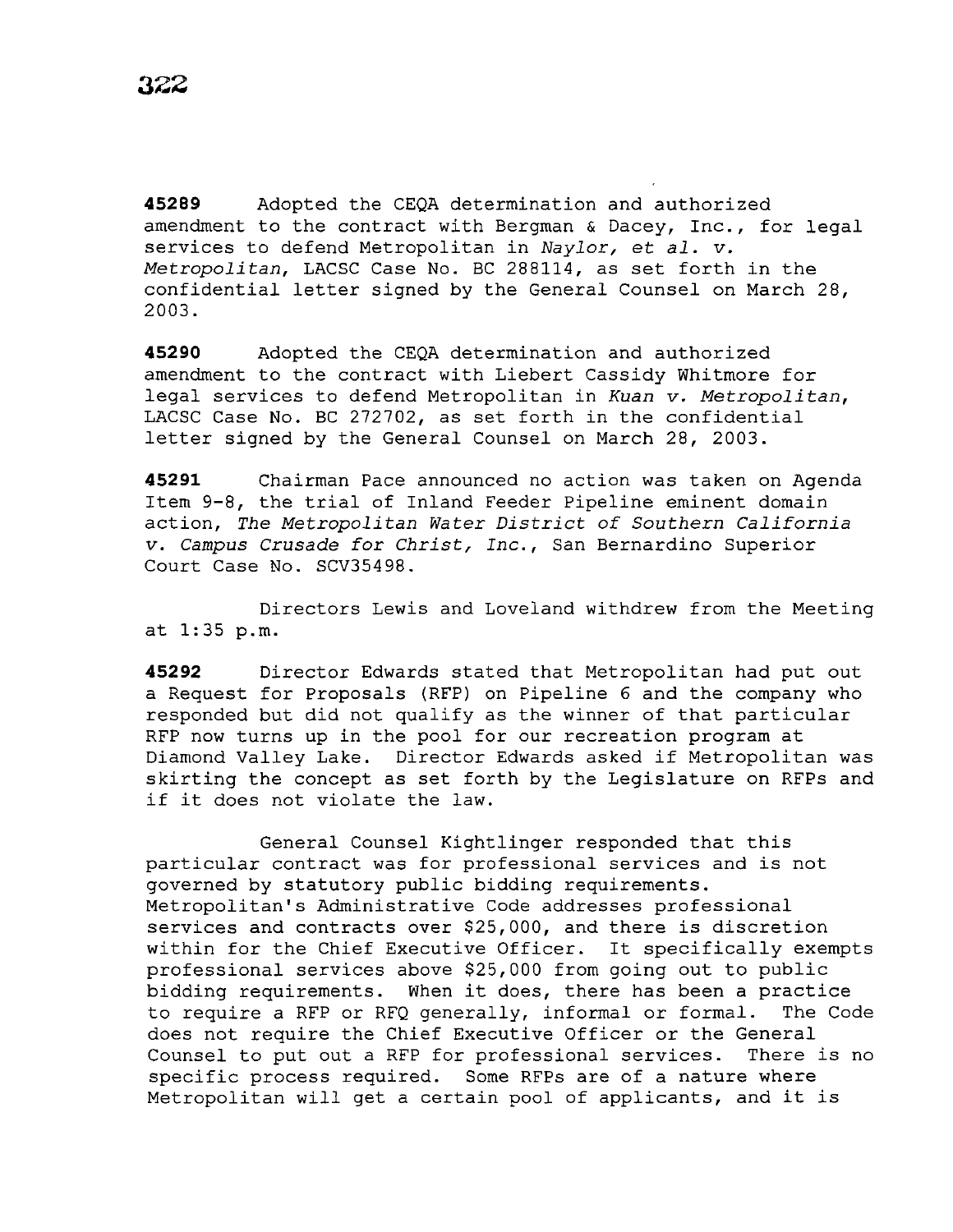perfectly appropriate to review them and determine if they can be used in other ways.

Director Edwards then moved, seconded by Director Blake and carried, and the Board adopted the CEQA determination and (a) appropriated \$1.575 million (Appropriation No. 15334, No. 9, from the Construction Funds) to fund project management support services for the Diamond Valley Recreation Program; and (b) authorized entering into an agreement with PinnacleOne for project management support services in an amount not to exceed \$1.2 million, as set forth in the letter signed by the Chief Executive Officer on March 19, 2003.

**45293** Director Parker stated that in the proposed amendments to the Administrative Code regarding the Internal Audit Department, the Audit Department charter would be approved by the Audit Subcommittee and not the full Board. Director Parker requested that language be included in the Administrative Code to have the Board also approve the Audit Department charter.

Audit Subcommittee Chairman Bannister stated that the board letter included as an attachment the Internal Audit Department charter as amended and approved by the subcommittee. Thus, the Board's approval of the changes to the Administrative Code would also include the approval of changes made to the Audit Department charter. The changes made to Attachment 2, page 1 of the board letter would read:

"§ 6450. Powers and Duties.

(a) The District's independent internal auditing function is governed by provisions of the California Government Code and by policies established by the Board of Directors. The scope of internal auditing activities ... not otherwise be restricted. The Audit Subcommittee *is*  responsible for the oversight of the internal auditing function, approving the Audit Department charter (subject to review and approval of the Board of Directors) and for reviewing reports .... Internal auditors, ..., and employees as may be necessary to carry out their assigned responsibilities.

(b) The General Auditor manages the District's Audit Department ... any changes to which shall be approved  $\mathcal{L}_{\rm{max}}$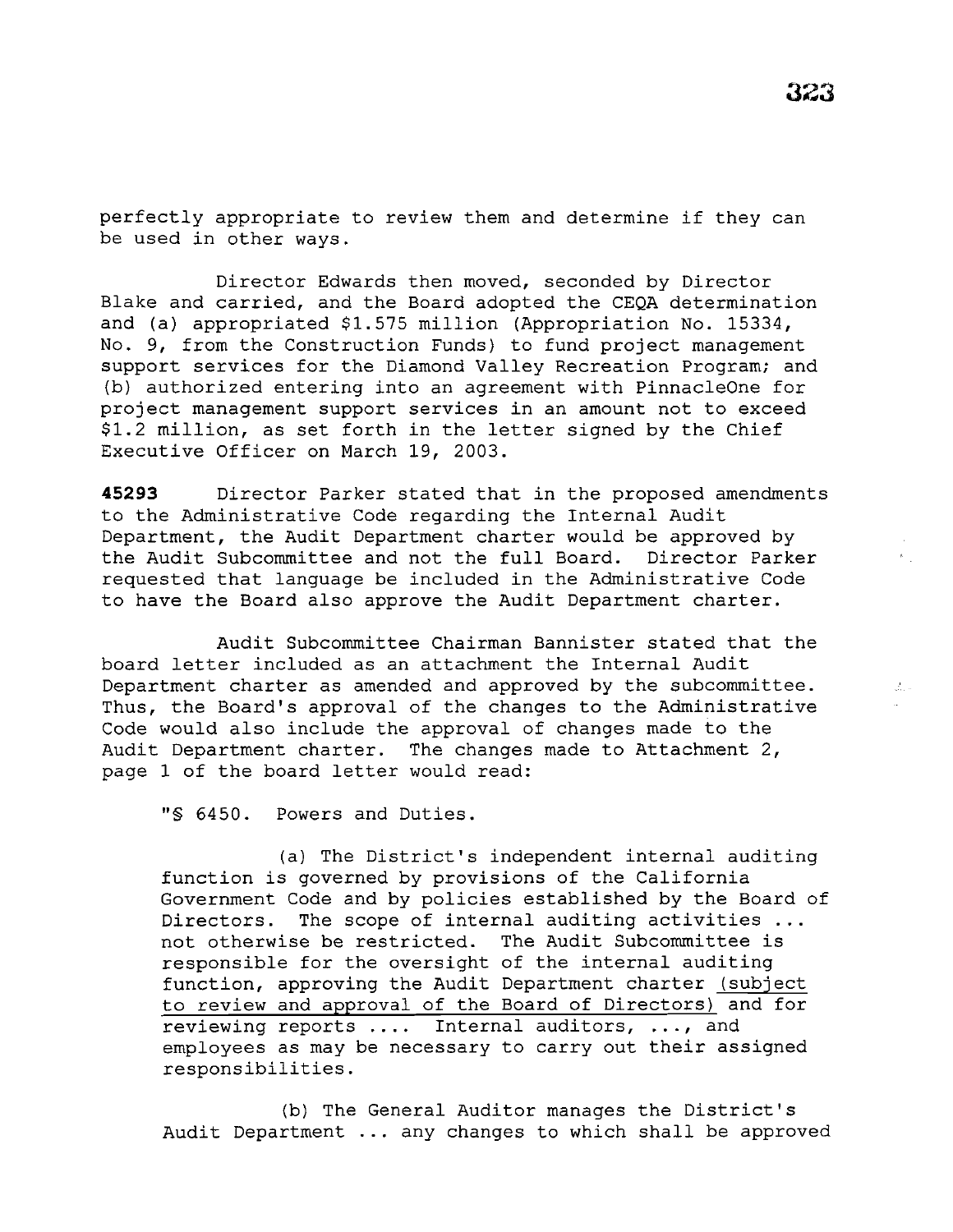by the Audit Subcommittee (subject to review and approval of the Board of Directors), and is responsible for formulating departmental policies and procedures; Legal, Claims and Personnel Committee."

Subject to the above changes made and to be included in the Administrative Code, Director Parker then moved, seconded by Director Turner and carried, that the Board adopt the CEQA determination and approve the changes to the Administrative Code set forth in Attachment 1 to the letter signed by the General Auditor on March 17, 2003.

Director Lewis returned to the Meeting at 1:41 p.m.

**45294** Asset, Real Estate and Infrastructure Policy Committee Chairman Peterson reported that after committee discussion on conducting negotiations for the disposition of the Ormond Beach property, the committee concurred with the amended motion from the Water Planning, Quality and Resources Committee to adopt the CEQA determination and authorize conducting negotiations with the Oxnard Community Development Commission and Coastal Conservancy or other parties. Additionally, staff should also explore a partnership with the Coastal Conservancy to identify other opportunities for cooperation on the development of seawater desalination facilities in other areas within Metropolitan's service area. Staff is further directed to negotiate for desalination sites which have optimum ocean intake and outfall characteristics.

Chief Executive Officer Gastelum commented that there was extensive discussion on this item and based on the motion staff would begin meeting with the Conservancy with the following three objectives: (1) Get agreement on a fair market value for the property in question and for reservations of rights to build a desalination plant and to accommodate the brine line proposed by Calleguas for their own purposes on the property or near the property; (2) Identify possible credit from the sale for mitigation requirements at other seawater desalination plants developed by Metropolitan for its member agencies; and (3) As noted in the motion, develop a basis for a broader partnership with the Conservancy. Mr. Gastelum stated he intends to return to the committee, not with a specific recommendation, but further recommendation on the potential for achieving these various objectives.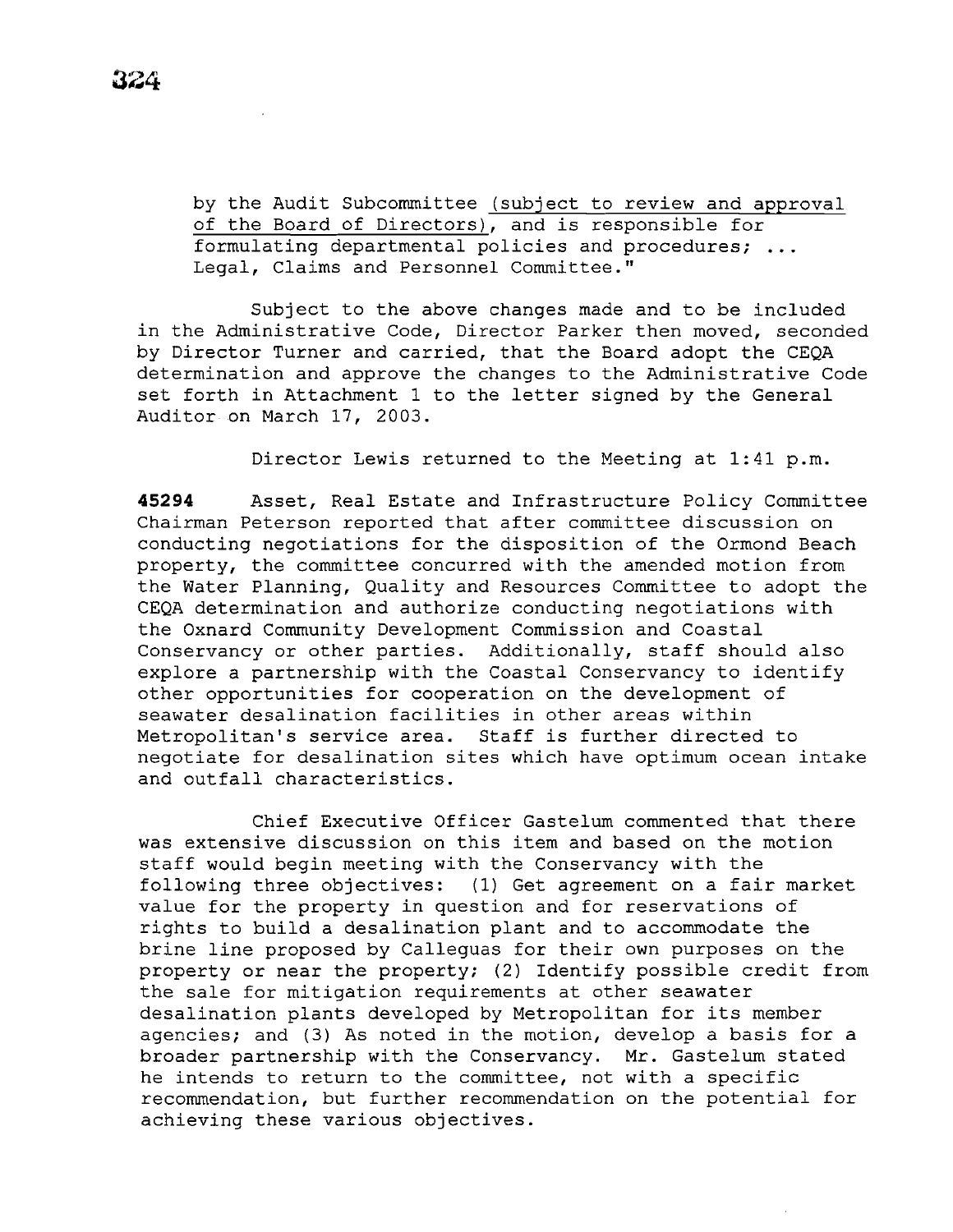Following further discussion on retaining a desalination site and with the three objectives laid out by the Chief Executive Officer to work in conjunction with the amended motion, Director Mylne moved the amended motion as stated above, seconded by Director Peterson. Chairman Pace called for a vote on the motion, which carried.

Directors Lewis and Turner withdrew from the Meeting at 1:50 p.m.

**45295** Communications, Outreach and Legislation Committee Vice Chair Abdo reported the committee had a lengthy discussion on SB 906 (Escutia) relating to water districts, and the committee voted to oppose this bill.

Director Brick stated that the bill itself is lacking in clarity as to what its real implications would be for some of the agencies that are represented here, and it would also be a dangerous precedent for other member agencies as well. For that reason many of the Directors felt it would be appropriate to take an oppose position.

Director Brick then moved, seconded by Director Fellow and carried, that the Board express its opposition to SB 906.

Director Edwards requested to be recorded as voting no.

Directors Dentler, Hansen, Herman, Luddy, and Parker requested to be recorded as abstaining.

**45296** The following communications were submitted to the Board for information:

- a. Status report for the Inland Feeder Program for activities through February 2003, signed by the Chief Executive Officer on March 17, 2003.
- b. Water Surplus and Drought Management Plan report on water supply and demand as of March 20, 2003, signed by the Chief Executive Officer on March 24, 2003.